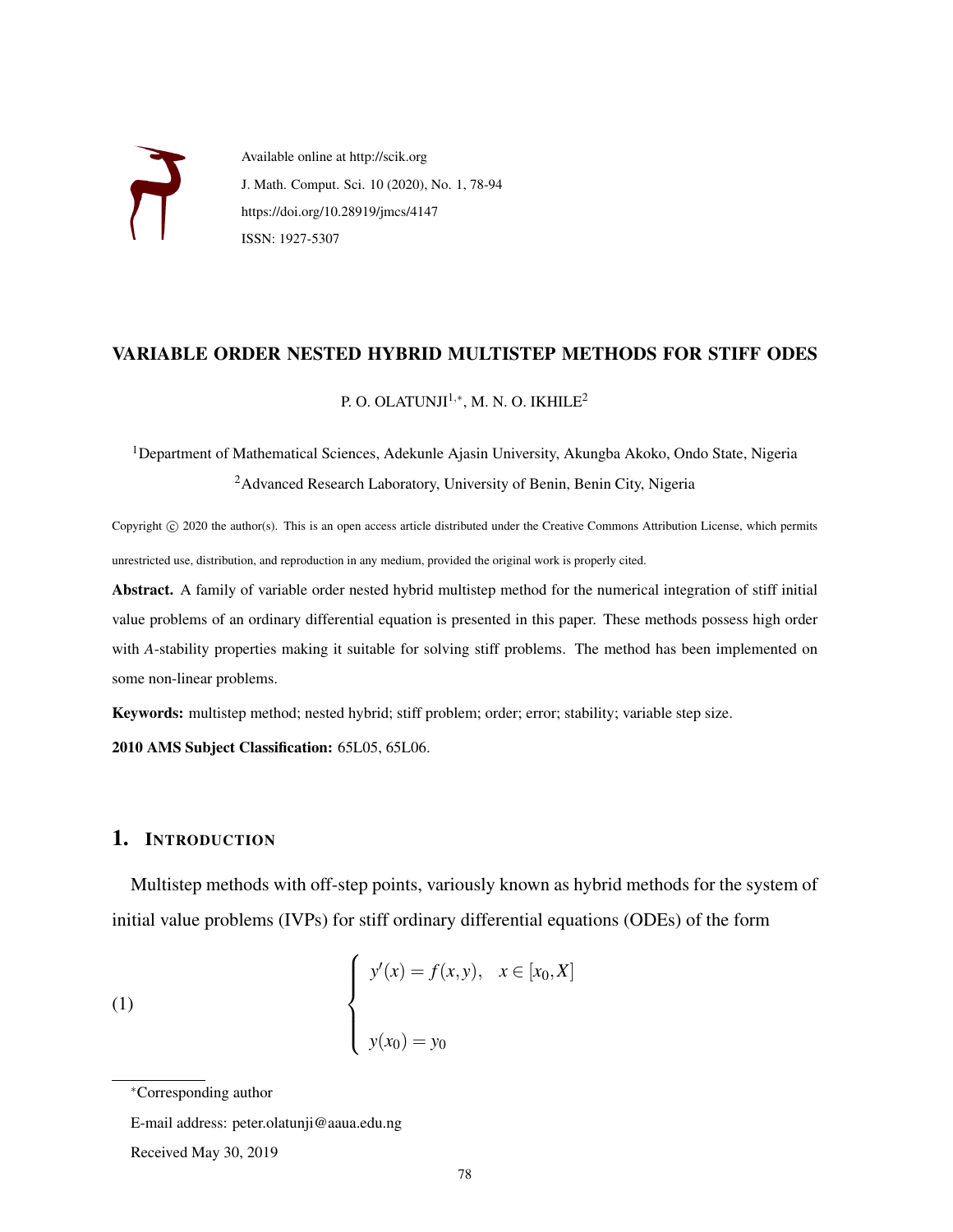where  $f: \mathbb{R}^n \to \mathbb{R}^n$ , were introduced by independent authors, some of which are [1, 2, 3]. These hybrid methods were proposed in a bid to search for good numerical schemes for the numerical solution of initial value problems (IVPs) in ODEs. Most ODEs arising from scientific modelling exhibit a characteristics of high stability, which when solved by standard numerical methods, instability sets in [4]. This kind of ODEs are called stiff ODEs. In solving stiff systems of ODEs, the numerical method must have good accuracy and some reasonable wide region of absolute stability [5], in which *A*-stable methods are very good choice. Hence, the need to develop numerical methods with a wide region of absolute stability. However, this requirement of *A*-stability puts a severe limitation on the choice of suitable multistep methods, which is fondly known as the Dahlquist order barrier [6]. Hybrid methods are modified from the linear multistep methods by incorporating off-step points, this is done in an attempt to bypass the Dahlquist order barrier that exist in the linear multistep methods.

In the quest of solving stiff ODEs, several authors have developed numerical methods that circumvent the so called Dahlquist order barrier, som of which includes; the second derivative multistep methods of [7], hybrid linear multistep method of [8, 9], high order numerical method of [10], extended backward differentiation formulas of [11].

The paper presented is organized thus; in section 2 we discuss the derivation of the proposed method, as well as give some examples of the method, section 3 considers the local truncation error and order of the method proposed, we analyze the *A*-stability property of the proposed method in section 4, in section 5, we implemented the schemes on some test problems and compare with existing methods. The paper is concluded in section 6 with giving a brief summary.

Kulikov and Shindin [12, 13] considered nested implicit Runge-kutta formulas based on Gauss quadrature formula. Here, we consider nested hybrid multistep methods.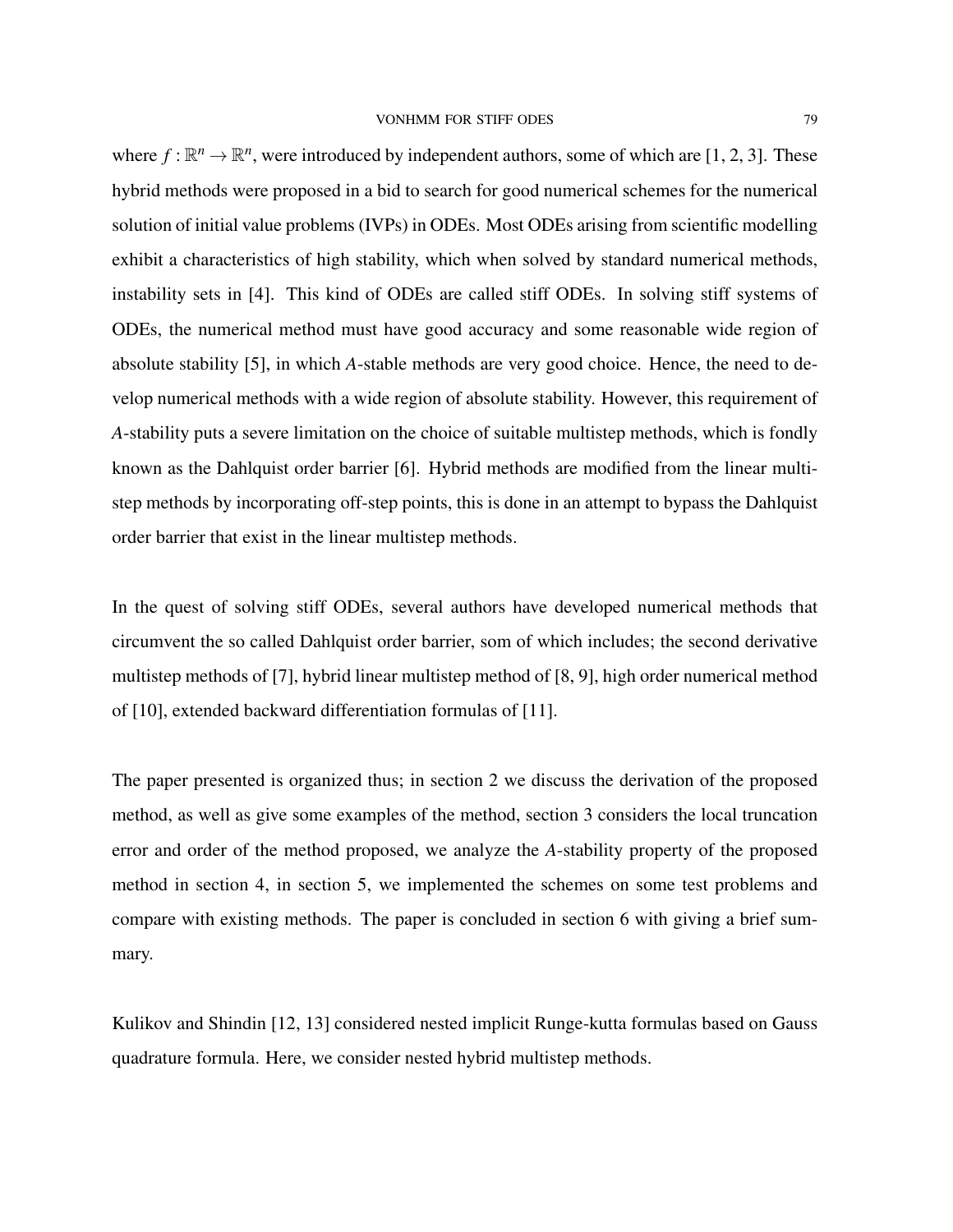#### 2. DERIVATION OF THE METHODS

The variable order nested hybrid multistep method (VONHM) considered in this paper for the numerical integration of (1) is the second derivative hybrid multistep method defined as

(2) 
$$
y_{n+k} = \sum_{j=0}^{k-1} \alpha_j^{(m)} y_{n+j} + h \left( \gamma_k^{(m)} f_{n+k} + \beta_{\nu_m}^{(m)} f_{n+\nu_m} \right) + h^2 \Omega_k^{(m)} f'_{n+k}
$$

where  $x_{n+j} = x_n + jh$  (*h* being the step size), *k* the step number ( $k \in \mathbb{Z}^+$ ),  $m = k - 1$  and the hybrid value *v<sup>m</sup>* is chosen as

$$
v_m = k - \frac{1}{2}
$$

In addition to (2), the hybrid point  $y_{n+v_m}$  is computed from the nested hybrid

(3) 
$$
y_{n+v_{l+1}} = y_{n+k} + h\left(\sum_{j=0}^{k} \beta_j^{(l)} f_{n+j} + \beta_{v_l}^{(l)} f_{n+v_l}\right) \qquad l = 0(1)m - 1
$$

The hybrid method (3) is nested in that we have *k* number of hybrid point, that is, from (3) we have the set of hybrid points

$$
y_{n+v_{l+1}}, y_{n+v_l}, y_{n+v_{l-1}}, y_{n+v_{l-2}}, \cdots, y_{n+v_2}, y_{n+v_1}, y_{n+v_0}
$$

where  $y_{n+v_0}$  is the nested hybrid predictor. The hybrid value  $v_l$ ;  $l = 0(1)m - 1$  is computed using

(4) 
$$
v_l = \frac{v_{l+1} + k}{2}, \qquad l = 0(1)m - 1
$$

Two cases of hybrid predictors are considered, given as

(5) 
$$
y_{n+v_0} = \begin{cases} y_{n+k} + h \sum_{j=0}^k \beta_j^{(-1)} f_{n+j} & V_1 \\ y_{n+k} + h \sum_{j=0}^k \beta_j^{(-1)} f_{n+j} + h^2 \lambda_k^{-1} f'_{n+k} & V_2 \end{cases}
$$

 $y_{n+k}$  in (2) is the numerical approximation (output solution) to the exact solution  $y(x_{n+k})$ . Two cases of VONHM are considered above in which the first being the combination of (2), (3) and *V*<sub>1</sub>, while the second is the combination of (2), (3) and *V*<sub>2</sub>. The implicitness of the VONHM is on the output method (2)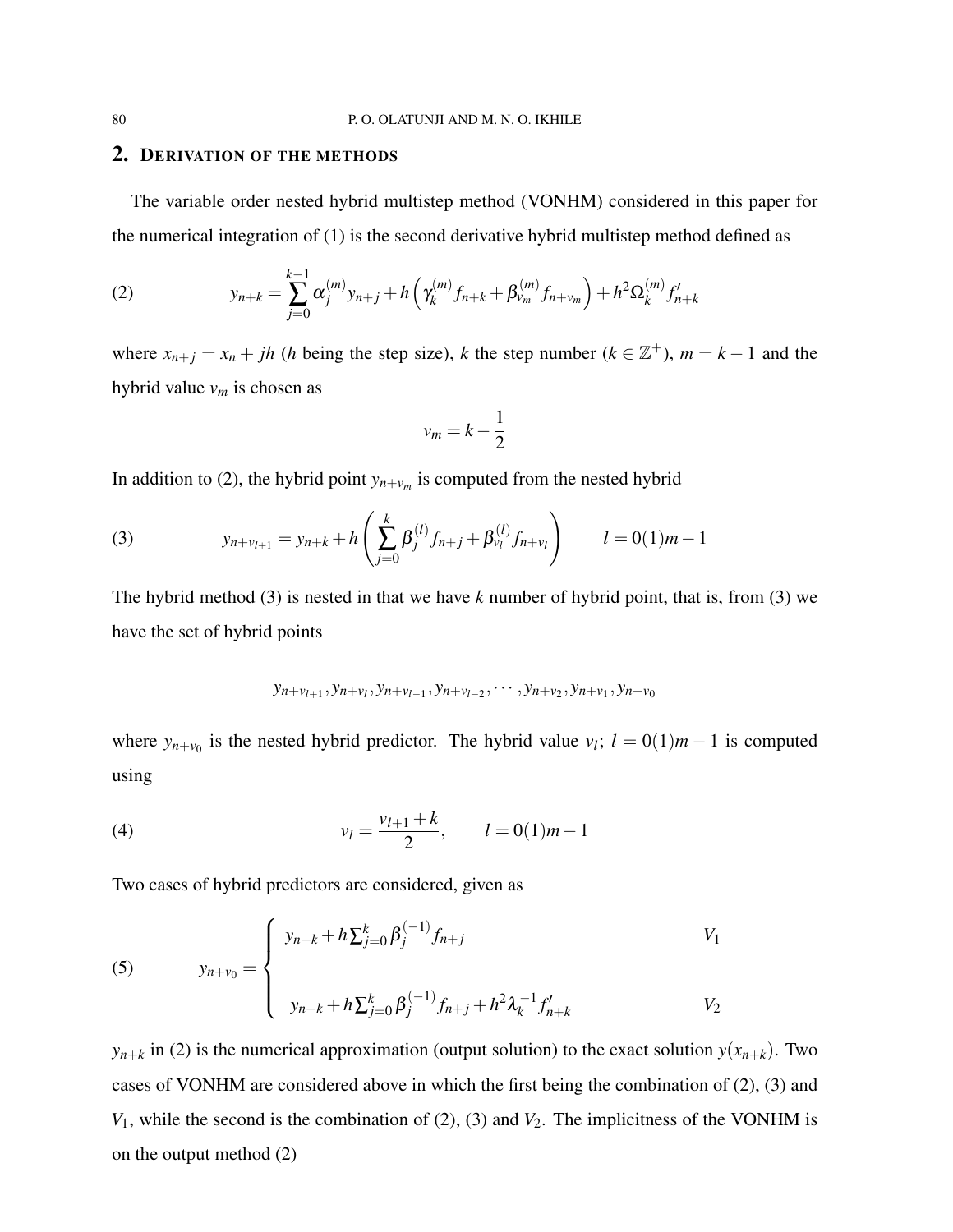We derive the schemes based on the assumption of the polynomial interpolant

(6) 
$$
y(x) = \sum_{j=0}^{N} a_j x^j
$$

where  ${a_j}_{j=0}^N$  are real parameter constants to be determined, differentiating (6), we have

(7) 
$$
f(x,y) = y'(x) = \sum_{j=0}^{N} ja_j x^{j-1}
$$
 and  $f'(x,y) = y''(x) = \sum_{j=0}^{N} j(j-1)a_j x^{j-2}$ 

we then collocate at  $x = x_{n+j}$ ,  $j = 0(1)k$  and  $x_{n+v_m}$ , and interpolate at  $x_{n+k}$ , as discussed in [14, 15, 16]. The hybrid values  $v_m$  and  $v_l$ ;  $l = 0(1)m - 1$  are computed for the step number  $k = 1(1)9$  in table 1.

| k              | $\mathfrak{m}$ | l              | $v = (v_0, v_1, v_2, \ldots, v_{m-1})$                                                                                                          | $v_m$          |
|----------------|----------------|----------------|-------------------------------------------------------------------------------------------------------------------------------------------------|----------------|
| 1              | $\theta$       |                |                                                                                                                                                 | $\frac{1}{2}$  |
| $\overline{2}$ | 1              | $\overline{0}$ | $rac{7}{4}$                                                                                                                                     | $rac{3}{2}$    |
| 3              | $\overline{2}$ | 0,1            | $\left(\frac{23}{8},\frac{11}{4}\right)$                                                                                                        | $rac{5}{2}$    |
| 4              | 3              | 0(1)2          | $\left(\frac{63}{16}, \frac{31}{8}, \frac{15}{4}\right)$                                                                                        | $\frac{7}{2}$  |
| 5              | $\overline{4}$ | 0(1)3          | $\left(\frac{159}{32}, \frac{79}{16}, \frac{39}{8}, \frac{19}{4}\right)$                                                                        | $\frac{9}{2}$  |
| 6              | 5              | 0(1)4          | $\left(\frac{383}{64}, \frac{191}{32}, \frac{95}{16}, \frac{47}{8}, \frac{23}{4}\right)$                                                        | $\frac{11}{2}$ |
| 7              | 6              | 0(1)5          | $\left(\frac{895}{128}, \frac{447}{64}, \frac{223}{32}, \frac{111}{16}, \frac{55}{8}, \frac{27}{4}\right)$                                      | $\frac{13}{2}$ |
| 8              | 7              | 0(1)6          | $\left(\frac{2047}{256}, \frac{1023}{128}, \frac{511}{64}, \frac{255}{32}, \frac{127}{16}, \frac{63}{8}, \frac{31}{4}\right)$                   | $\frac{15}{2}$ |
| 9              | 8              | 0(1)7          | $\left(\frac{4607}{512}, \frac{2303}{256}, \frac{1151}{128}, \frac{575}{64}, \frac{287}{32}, \frac{143}{16}, \frac{71}{8}, \frac{35}{4}\right)$ | $\frac{17}{2}$ |

TABLE 1. Computed values of *v* for each *k*

**2.1.** Example Methods. For the step number  $k = 1$ ,  $m = 0$ . The method has a single hybrid predictor with hybrid value  $v_0 = \frac{1}{2}$  $\frac{1}{2}$  given as

(8) 
$$
y_{n+1} = y_n + h\left(\frac{4}{3}f_{n+\frac{1}{2}} - \frac{1}{3}f_{n+1}\right) + \frac{1}{6}h^2 f'_{n+1}
$$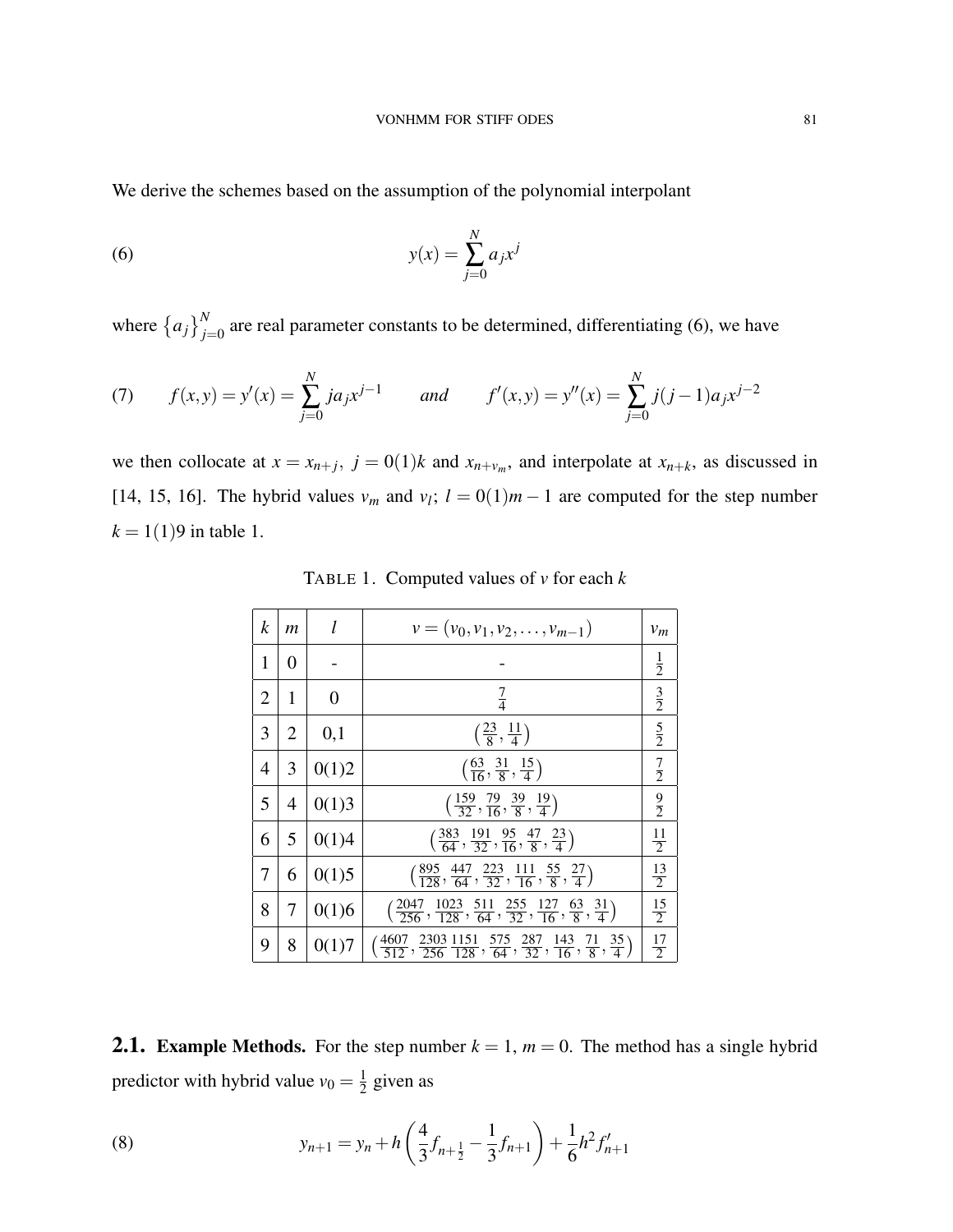with the hybrid predictor  $y_{n+\frac{1}{2}}$  given as

(9) 
$$
y_{n+\frac{1}{2}} = \begin{cases} y_{n+1} - \frac{1}{8}hf_n - \frac{3}{8}hf_{n+1} & V_1 \\ y_{n+1} + h\left(-\frac{1}{24}f_n - \frac{11}{24}f_{n+1}\right) + \frac{1}{12}h^2f'_{n+1} & V_2 \end{cases}
$$

For the step number  $k = 2$ ,  $m = 1$ ,  $l = 0$ . The method has hybrid predictors with hybrid values  $v_1 = \frac{3}{2}$  $\frac{3}{2}$ ,  $v_0 = \frac{7}{4}$  $\frac{7}{4}$ , the method is thus;

(10) 
$$
y_{n+2} = -\frac{1}{31}y_n + \frac{32}{31}y_{n+1} + h\left(\frac{32}{31}f_{n+\frac{3}{2}} - \frac{2}{31}f_{n+2}\right) + \frac{2}{31}h^2f'_{n+2}
$$

with the hybrid

(11) 
$$
y_{n+\frac{3}{2}} = y_{n+2} + h \left( \frac{1}{672} f_n - \frac{1}{48} f_{n+1} - \frac{3}{7} f_{n+\frac{7}{4}} - \frac{5}{96} f_{n+2} \right)
$$

and the hybrid predictor  $y_{n+\frac{7}{4}}$  given as

(12) 
$$
y_{n+\frac{7}{4}} = y_{n+2} + h \left( \frac{5}{384} f_n - \frac{11}{192} f_{n+1} - \frac{79}{384} f_{n+2} \right)
$$

(13) 
$$
y_{n+\frac{7}{4}} = y_{n+2} + h \left( \frac{13}{12288} f_n - \frac{29}{3072} f_{n+1} - \frac{2969}{12288} f_{n+2} \right) + \frac{49}{2048} h^2 f'_{n+2} \qquad V_2
$$

For the step number  $k = 3$ ,  $m = 2$ ,  $l = 0, 1$ . The method has hybrid values are  $v_2 = \frac{5}{2}$  $\frac{5}{2}$ ,  $v_1 = \frac{11}{4}$  $\frac{11}{4}$ ,  $v_0 = \frac{23}{8}$  $\frac{23}{8}$ . The method is thus given as

$$
(14) \quad y_{n+3} = \frac{20}{3773}y_n - \frac{243}{3773}y_{n+1} + \frac{3996}{3773}y_{n+2} + h\left(\frac{3456}{3773}f_{n+\frac{5}{2}} + \frac{114}{3773}f_{n+3}\right) + \frac{18}{539}h^2f'_{n+3}
$$

with the nested hybrid

(15) 
$$
y_{n+\frac{5}{2}} = y_{n+3} + h \left( -\frac{29}{63360} f_n + \frac{7}{1920} f_{n+1} - \frac{149}{5760} f_{n+2} - \frac{208}{495} f_{n+\frac{11}{4}} - \frac{329}{5760} f_{n+3} \right)
$$

$$
(16)\quad y_{n+\frac{11}{4}} = y_{n+3} + h \left( -\frac{209}{2119680} f_n + \frac{329}{460800} f_{n+1} - \frac{769}{215040} f_{n+2} - \frac{8348}{36225} f_{n+\frac{23}{8}} - \frac{1529}{92160} f_{n+3} \right)
$$

and the hybrid predictor  $y_{n+\frac{23}{8}}$  given as

(17) 
$$
y_{n+\frac{23}{8}} = y_{n+3} + h \left( -\frac{75}{32768} f_n + \frac{1027}{98304} f_{n+1} - \frac{2147}{98304} f_{n+2} - \frac{10943}{98304} f_{n+3} \right)
$$
  $V_1$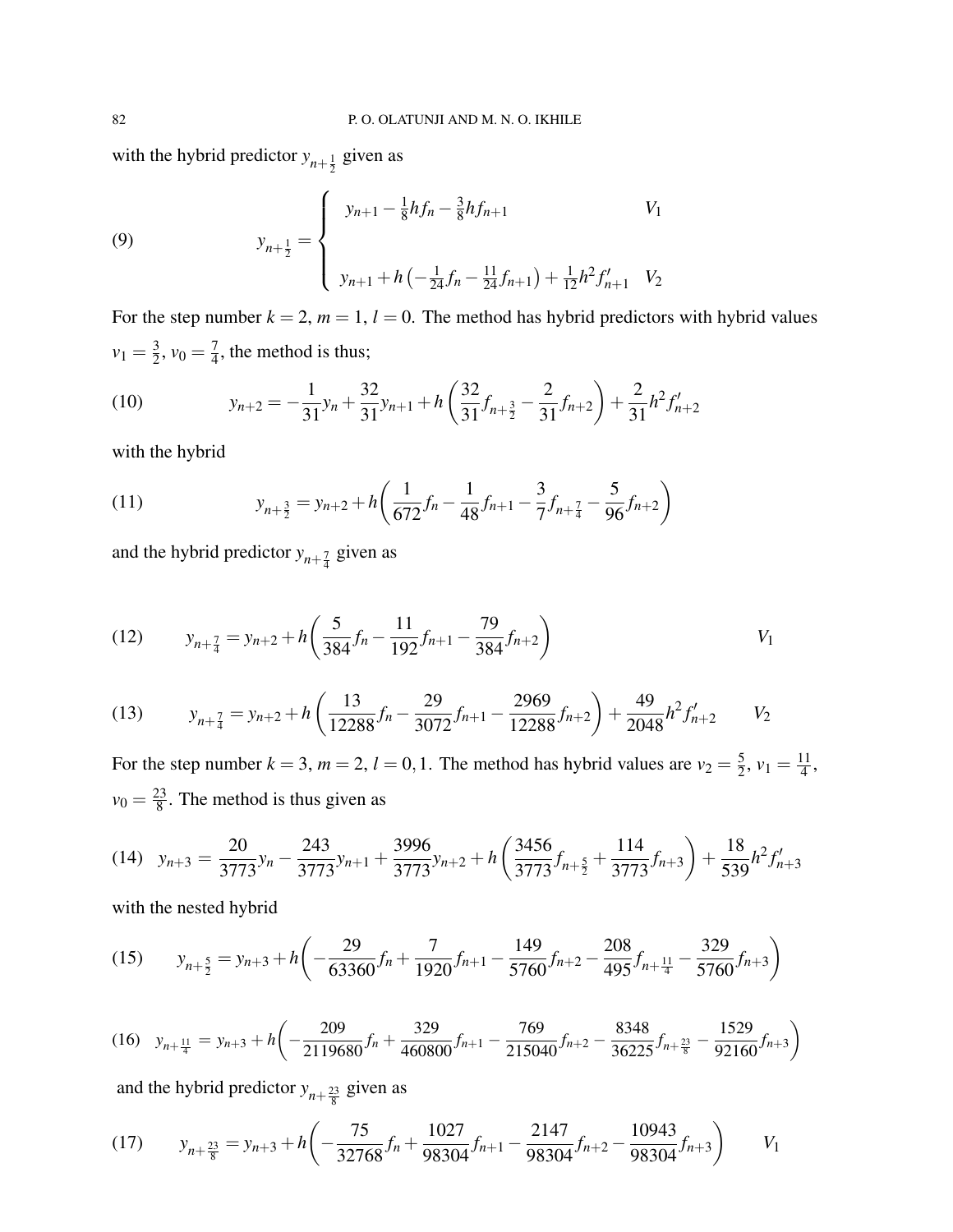$$
(18) \quad y_{n+\frac{23}{8}} = y_{n+3} + h \left( -\frac{553}{8847360} f_n + \frac{281}{655360} f_{n+1} - \frac{591}{327680} f_{n+2} - \frac{2186407}{17694720} f_{n+3} \right) + \frac{19697}{2949120} h^2 f'_{n+3} \qquad V_2
$$

Methods for step number  $k \geq 4$  can be constructed as discussed above.

## 3. ERROR AND ORDER

The general form of the local truncation error of the scheme (2) is

$$
(19) \quad LTE_a = y(x_{n+k}) - \left(\sum_{j=0}^{k-1} \alpha_j^{(m)} y(x_{n+j}) + h\left(\gamma_k^{(m)} y'(x_{n+k}) + \beta_{\nu_m}^{(m)} y'(x_{n+\nu_m})\right) + h^2 \Omega_k^{(m)} y''(x_{n+k})\right)
$$

The local truncation error of the nested hybrid scheme (3) is

$$
(20) \quad LTE_b = y(x_{n+v_{l+1}}) - \left( y(x_{n+k}) + h\left(\sum_{j=0}^k \beta_j^{(l)} y'(x_{n+j}) + \beta_{v_l}^{(l)} y''(x_{n+v_l})\right) \right) \ l = 0(1)m - 1
$$

The local truncation error of the first case of hybrid predictor  $V_1$  is

(21) 
$$
LTE_c = y(x_{n+v_0}) - \left( y(x_{n+k}) + h \sum_{j=0}^{k} \beta_j^{(-1)} y'(x_{n+j}) \right)
$$

The local truncation error of the first case of hybrid predictor  $V_2$  is

(22) 
$$
LTE_d = y(x_{n+v_0}) - \left( y(x_{n+k}) + h \sum_{j=0}^k \beta_j^{(-1)} y'(x_{n+j}) + h^2 \lambda_k^{(-1)} y''(x_{n+k}) \right)
$$

**Proposition 1.** The method (2) has order  $p = k + 2$  with the local truncation error given as

$$
L[y(x_n),h] \leq C_{k+3}^{(a)}h^{k+3}y^{(k+3)} + O(h^{k+4})
$$

$$
= C_{p+1}^{(a)} h^{p+1} y^{(p+1)} + O(h^{p+2})
$$

*Proof.* Replacing  $y(x_{n+k}) = y(x_n + kh)$ ,  $y(x_{n+j}) = y(x_n + jh)$ ,  $y'(x_{n+k}) = y'(x_n + kh)$ ,  $y''(x_{n+k}) = y(x_n + kh)$  $y''(x_n + kh)$  and  $y(x_{n+v_m}) = y(x_n + v_m h)$  in (19) and obtain the Taylor's series expansion about  $x_n$  gives

(23) 
$$
L[y(x_n), h] = C_0^{(a)}y(x_n) + C_1^{(a)}hy'(x_n) + C_2^{(a)}h^2y''(x_n) + \dots + C_{k+2}^{(a)}h^{k+2}y^{(k+2)}(x_n) + C_{k+3}^{(a)}h^{k+3}y^{(k+3)}(x_n) + O(h^{k+4})
$$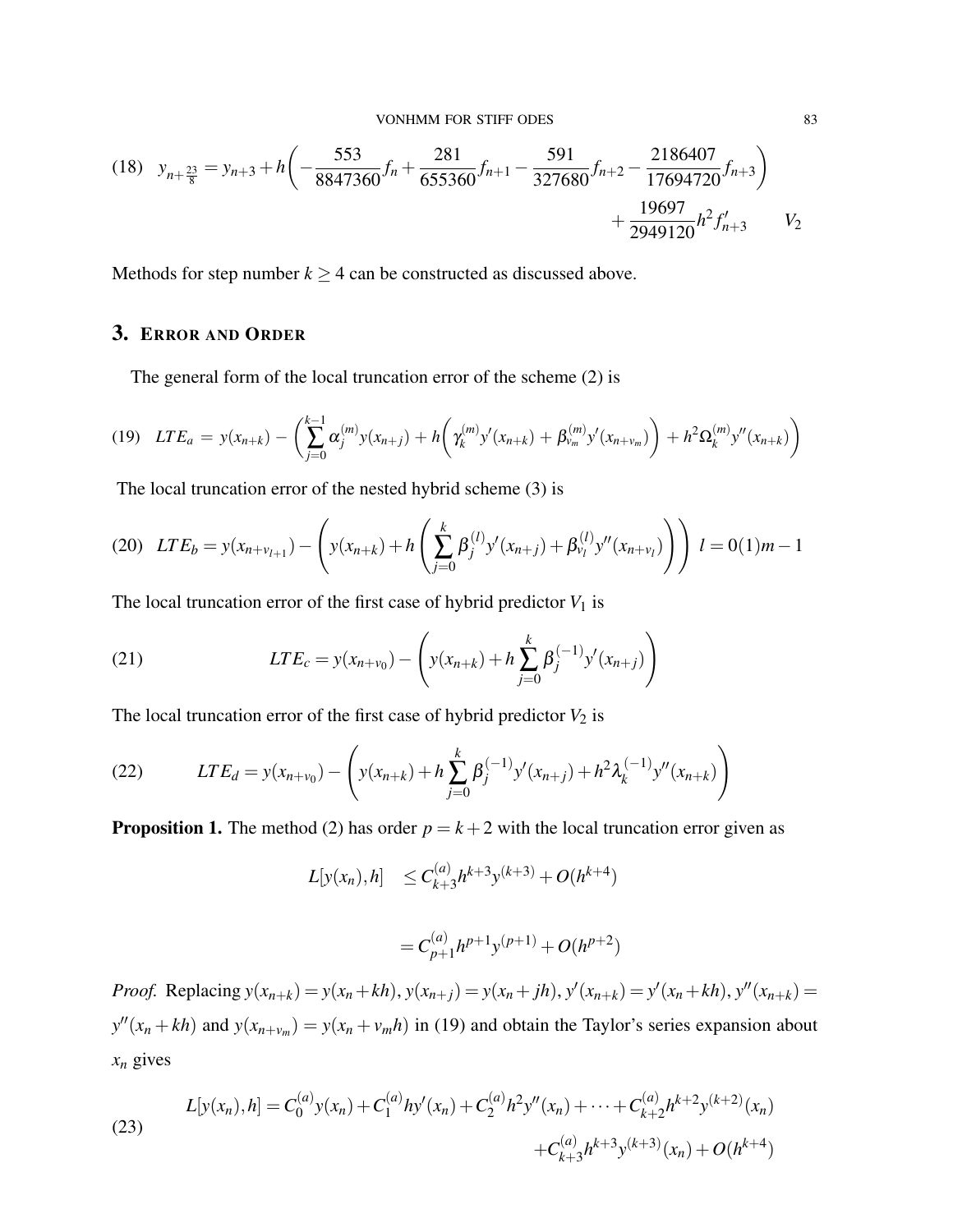where

$$
C_0^{(a)} = 1 - \sum_{j=0}^{k-1} \alpha_j^{(m)} = 0
$$

$$
C_1^{(a)} = k - \beta_{\nu_m}^{(m)} - \gamma_k^{(m)} - \sum_{j=0}^{k-1} j \alpha_j^{(m)} = 0
$$

$$
C_2^{(a)} = \frac{1}{2!} \left( k^2 - 2\nu_m \beta_{\nu_m}^{(m)} - 2k \gamma_k^{(m)} - 2\Omega_k^{(m)} - \sum_{j=0}^{k-1} j^2 \alpha_j^{(m)} \right) = 0
$$
  

$$
C_3^{(a)} = \frac{1}{3!} \left( k^3 - 3\nu_m^2 \beta_{\nu_m}^{(m)} - 3k^2 \gamma_k^{(m)} - 6k \Omega_k^{(m)} - \sum_{j=0}^{k-1} j^3 \alpha_j^{(m)} \right) = 0
$$

. . .

$$
(24) \quad C_{k+2}^{(a)} = \frac{1}{(k+2)!} \left( k^{k+2} - (k+2)v_m^{k+1} \beta_{\nu_m}^{(m)} - (k+2)k^{k+1} \gamma_k^{(m)} - (k+1)(k+2)k^k \Omega_k^{(m)} - \sum_{j=0}^{k-1} j^{k+2} \alpha_j^{(m)} \right) = 0
$$

$$
(25) \quad C_{k+3}^{(a)} = \frac{1}{(k+3)!} \left( k^{k+3} - (k+3)v_m^{k+2} \beta_{v_m}^{(m)} - (k+3)k^{k+2} \gamma_k^{(m)} - (k+2)(k+3)k^{k+1} \Omega_k^{(m)} - \sum_{j=0}^{k-1} j^{k+3} \alpha_j^{(m)} \right) \neq 0
$$

therefore (23) becomes

$$
L[y(x_n),h] \leq C_{k+3}^{(a)}h^{k+3}y^{(k+3)} + O(h^{k+4})
$$

(26)

$$
= C_{p+1}^{(a)} h^{p+1} y^{(p+1)} + O(h^{p+2})
$$

 $\hfill \square$ 

Hence, from (26), the method (2) has order  $p = k + 2$ , where  $C_{n+1}^{(a)}$  $p+1$  is the error constant of method (2).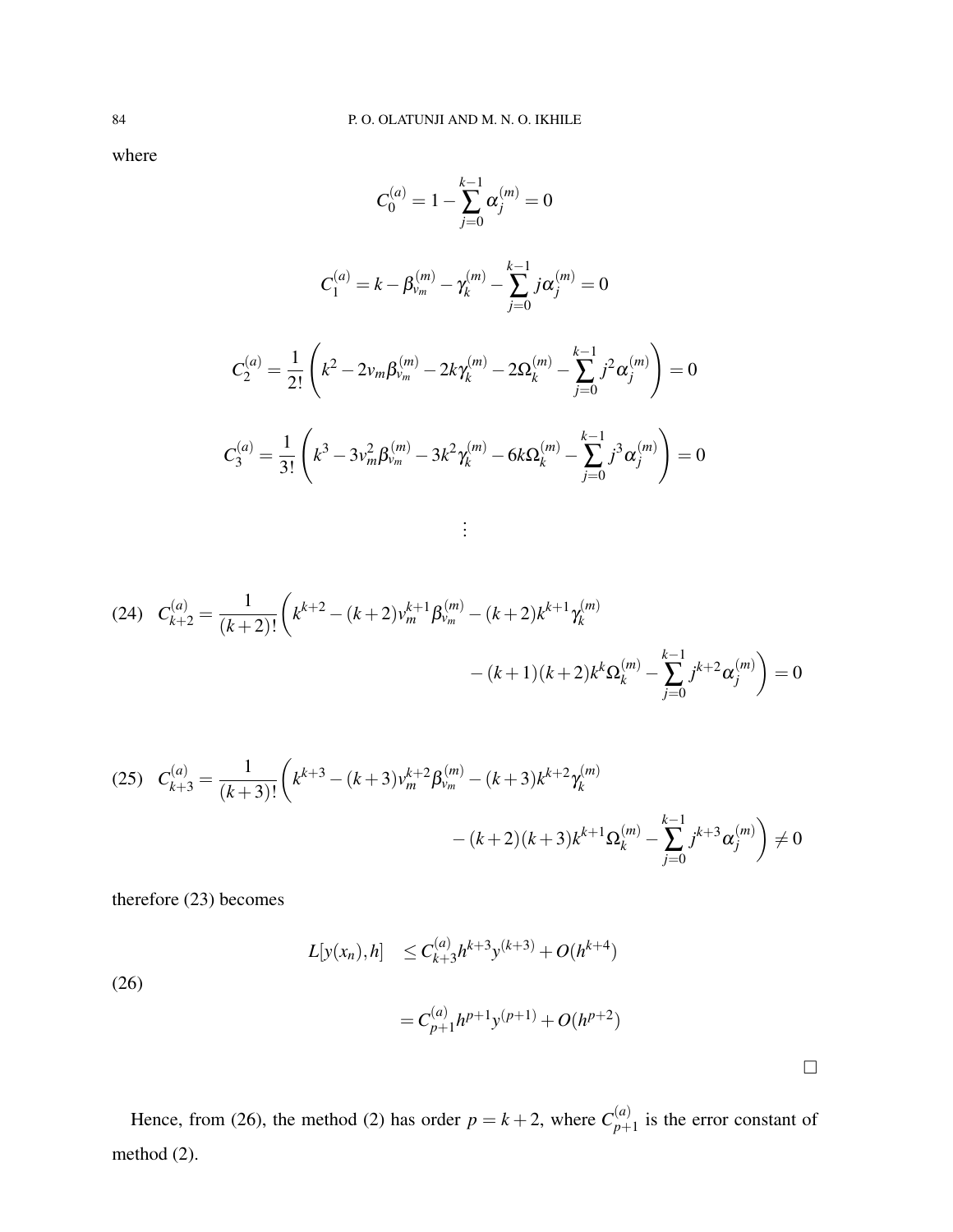**Corollary 1.** The method (3) has order  $q = k + 2$  with the local truncation error given as

$$
L[y(x_n), h] \leq C_{k+3}^{(a)}h^{k+3}y^{(k+3)} + O(h^{k+4})
$$

$$
= C_{q+1}^{(a)} h^{q+1} y^{(q+1)} + O(h^{q+2})
$$

**Corollary 2.** The method (5), case  $V_1$  has order  $r = k + 1$  with the local truncation error given as

$$
L[y(x_n),h] \leq C_{k+2}^{(a)}h^{k+2}y^{(k+2)} + O(h^{k+3})
$$

$$
= C_{r+1}^{(a)} h^{r+1} y^{(r+1)} + O(h^{r+2})
$$

**Corollary 3.** The method (5), case  $V_2$  has order  $s = k + 2$  with the local truncation error given as (*a*)

$$
L[y(x_n),h] \leq C_{k+3}^{(a)}h^{k+3}y^{(k+3)} + O(h^{k+4})
$$

$$
= C_{s+1}^{(a)} h^{s+1} y^{(s+1)} + O(h^{s+2})
$$

The computed error constant and order of the example methods of VONHM given in section 2.1 is given in table 2 for step number  $k = 1(1)3$ .

TABLE 2. Error constant and order of the VONHM in section 2.1

| $\boldsymbol{k}$ | a<br>$p+1$       | $a+1$                    | $\mathcal{C}$<br>$r+1$ | $s+1$              | n              | a                          | $T^*$ | $\mathbf{\Omega}$<br>υ   |
|------------------|------------------|--------------------------|------------------------|--------------------|----------------|----------------------------|-------|--------------------------|
|                  | 72               |                          | $\overline{24}$        | 1152               | $\bigcap$<br>3 |                            |       | $\overline{\phantom{0}}$ |
| ◠<br>↵           | $\overline{372}$ | 29<br>92160              | 49<br>6144             | 59<br>184320       |                |                            |       |                          |
| 3                | 3430             | 143<br>3686400<br>46080, | 19697<br>11796480      | 25723<br>943718400 | $\mathcal{S}$  | $\mathcal{L}, \mathcal{L}$ |       |                          |

# 4. STABILITY ANALYSIS

The first characteristics polynomial of VONHM (2) is expressed as

(27) 
$$
\rho(w) = w^k - \sum_{j=0}^{k-1} \alpha_j^{(m)} w^j
$$

where *w* represents the shift operator. The VONHM is zero stable if the roots  $w_j$ ,  $j = 1(1)k$  of (27), has modulus  $w_j < 1$ , where the  $|w_j| = 1$  is simple. The stability of the method VONHM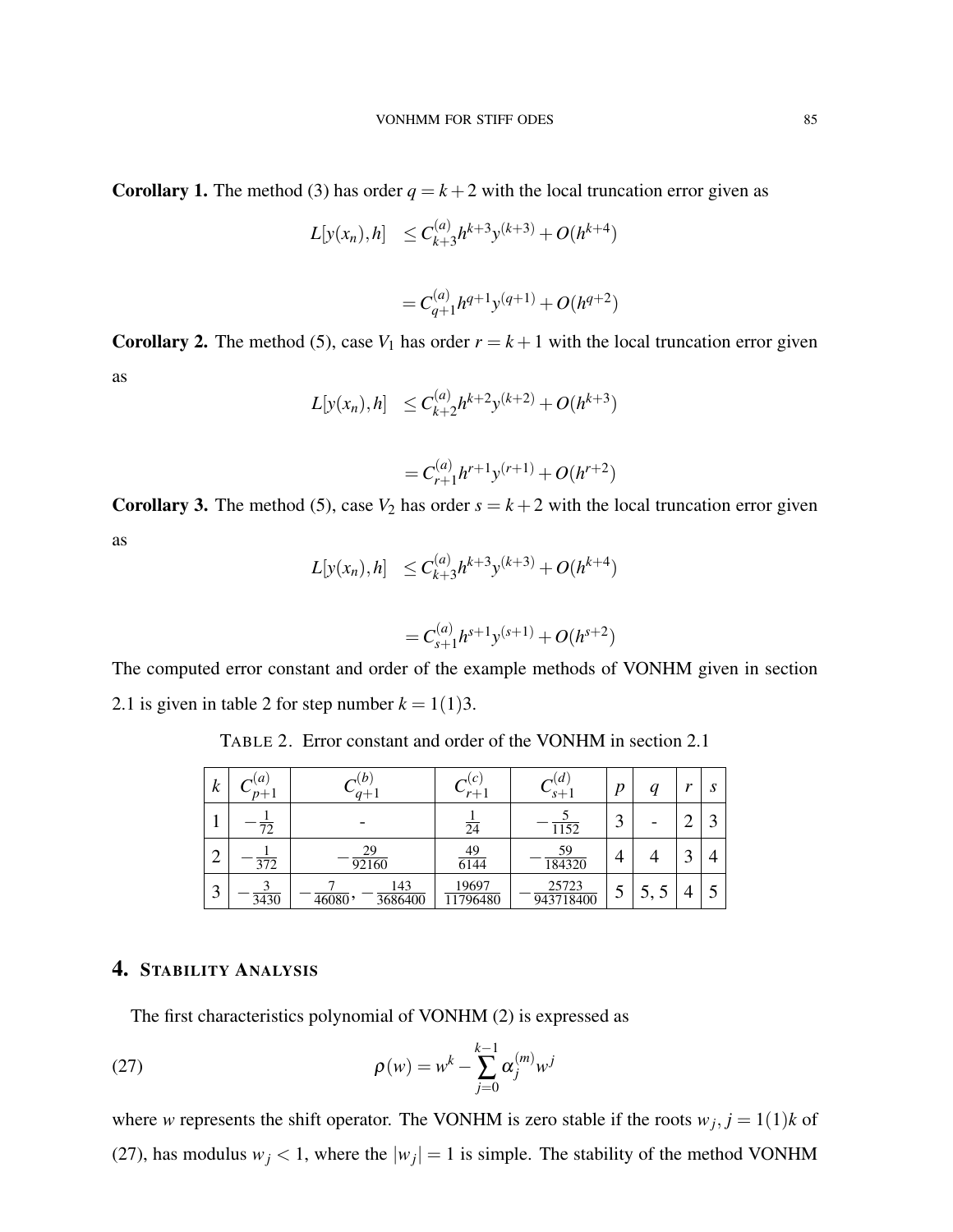for the cases  $V_1$  and  $V_2$  is investigated through the application to the scalar test problem defined as

(28) 
$$
y'(x) = \lambda y(x) \qquad x \ge 0, \qquad Re(\lambda) < 0
$$

which yields

(29) 
$$
\pi(w, z)_{i}y_n = 0, \qquad i = 1, 2
$$

**Theorem 1.** The resultant stability polynomial of the VONHM for the case  $V_1$  is

(30) 
$$
\pi(w,z)_1 = w^k - \sum_{j=0}^{k-1} \alpha_j^{(m)} w^j - z \left[ \gamma_k^{(m)} w^k + \beta_{v_m}^{(m)} (R(w,z)_1) \right] - z^2 \Omega_k^{(m)} w^k
$$

where

$$
(31) \quad R(w,z)_1 = w^k + z \sum_{j=0}^k \beta_j^{(m-1)} w^j + \beta_{v_{m-1}}^{(m-1)} \left( \cdots \left( w^k + z \left( \sum_{j=0}^k \beta_j^{(1)} + \beta_{v_0}^{(0)} \left( w^k + z \sum_{j=0}^k \beta_j^{(-1)} w^j \right) \right) \right) \right)
$$

*Proof.* Taking the right hand side (R.H.S) of (2) to the left hand side (L.H.S) and equating to zero yields

(32) 
$$
y_{n+k} - \sum_{j=0}^{k-1} \alpha_j^{(m)} y_{n+j} - h \left( \gamma_k^{(m)} f_{n+k} + \beta_{v_m}^{(m)} f_{n+v_m} \right) - h^2 \Omega_k^{(m)} f'_{n+k} = 0
$$

applying the scalar test problem (28) on (32) and taking  $z = \lambda h$ , yields

(33) 
$$
w^{k} - \sum_{j=0}^{k-1} \alpha_{j}^{(m)} w^{j} - z \left( \gamma_{k}^{(m)} w^{k} + \beta_{\nu_{m}}^{(m)} y_{n+\nu_{m}} \right) - z^{2} \Omega_{k}^{(m)} w^{k} = 0
$$

where *w* is used as the shift operator, the stability polynomial is given as defined in (30). However, we need to prove that  $y_{n+v_m} = R(w, z)_1$  as given in (31), this is obtained by applying the scalar test problem on (3) and (5). The scheme (3) is expanded as follows;

when  $l = 0$ 

(34) 
$$
y_{n+v_1} = y_{n+k} + h\left(\sum_{j=0}^k \beta_j^{(0)} f_{n+j} + \beta_{v_0}^{(0)} f_{n+v_0}\right)
$$

when  $l = 1$ 

(35) 
$$
y_{n+v_2} = y_{n+k} + h\left(\sum_{j=0}^k \beta_j^{(1)} f_{n+j} + \beta_{\nu_1}^{(1)} f_{n+\nu_1}\right)
$$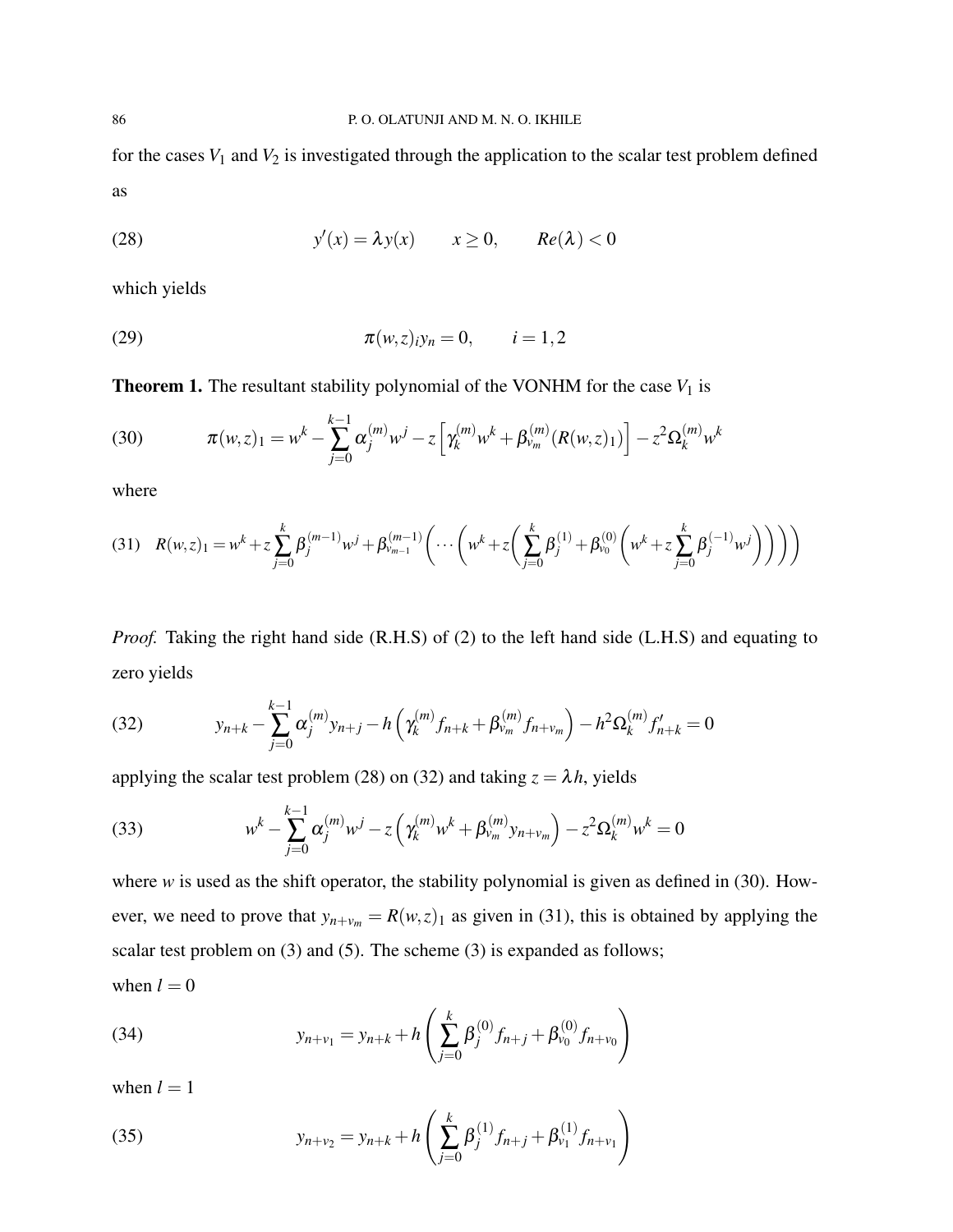the process continues till  $l = m - 1$ 

(36) 
$$
y_{n+v_m} = y_{n+k} + h \left( \sum_{j=0}^{k} \beta_j^{(m-1)} f_{n+j} + \beta_{v_{m-1}}^{(m-1)} f_{n+v_{m-1}} \right)
$$

Recall from  $(5)$  case  $V_1$  that

(37) 
$$
y_{n+v_0} = y_{n+k} + h \sum_{j=0}^{k} \beta_j^{(-1)} f_{n+j}
$$

applying the scalar test problem (28) on the R.H.S of (34) to (37), using the shift operator and taking  $z = \lambda h$ , we have

(38) 
$$
y_{n+v_1} = w^k y_n + z \left( \sum_{j=0}^k \beta_j^{(0)} w^j y_n + \beta_{v_0}^{(0)} y_{n+v_0} \right)
$$

when  $l = 1$ 

(39) 
$$
y_{n+v_2} = w^k y_n + z \left( \sum_{j=0}^k \beta_j^{(1)} w^j y_n + \beta_{v_1}^{(1)} y_{n+v_1} \right)
$$

this process continues till

(40) 
$$
y_{n+v_m} = w^k y_n + z \left( \sum_{j=0}^k \beta_j^{(m-1)} w^j y_n + \beta_{v_{m-1}}^{(m-1)} y_{n+v_{m-1}} \right)
$$

and

(41) 
$$
y_{n+v_0} = w^k y_n + z \sum_{j=0}^k \beta_j^{(-1)} w^j y_n
$$

from above, the R.H.S of (41) is replaced with  $y_{n+v_0}$  in (38) and the result of this R.H.S of (38) is replaced with  $y_{n+v_1}$  in (39), this process continues recursively. Hence, we obtain

(42)

$$
y_{n+v_m} = R(w, z)_1 = w^k + z \sum_{j=0}^k \beta_j^{(m-1)} w^j + \beta_{v_{m-1}}^{(m-1)} \left( \cdots \left( w^k + z \left( \sum_{j=0}^k \beta_j^{(1)} + \beta_{v_0}^{(0)} \left( w^k + z \sum_{j=0}^k \beta_j^{(-1)} w^j \right) \right) \right) \right)
$$

the ··· denotes some recursive terms obtained between 2 ≤ *l* ≤ *m*−2 after the application of the scalar test problem. Hence, the result of the stability polynomial given in (30) and (31).  $\Box$ 

**Theorem 2.** The resultant stability polynomial of the case  $V_2$  is

(43) 
$$
\pi(w,z)_2 = w^k - \sum_{j=0}^{k-1} \alpha_j^{(m)} w^j - z \left[ \gamma_k^{(m)} w^k + \beta_{v_m}^{(m)} (R(w,z)_2) \right] - z^2 \Omega_k^{(m)} w^k
$$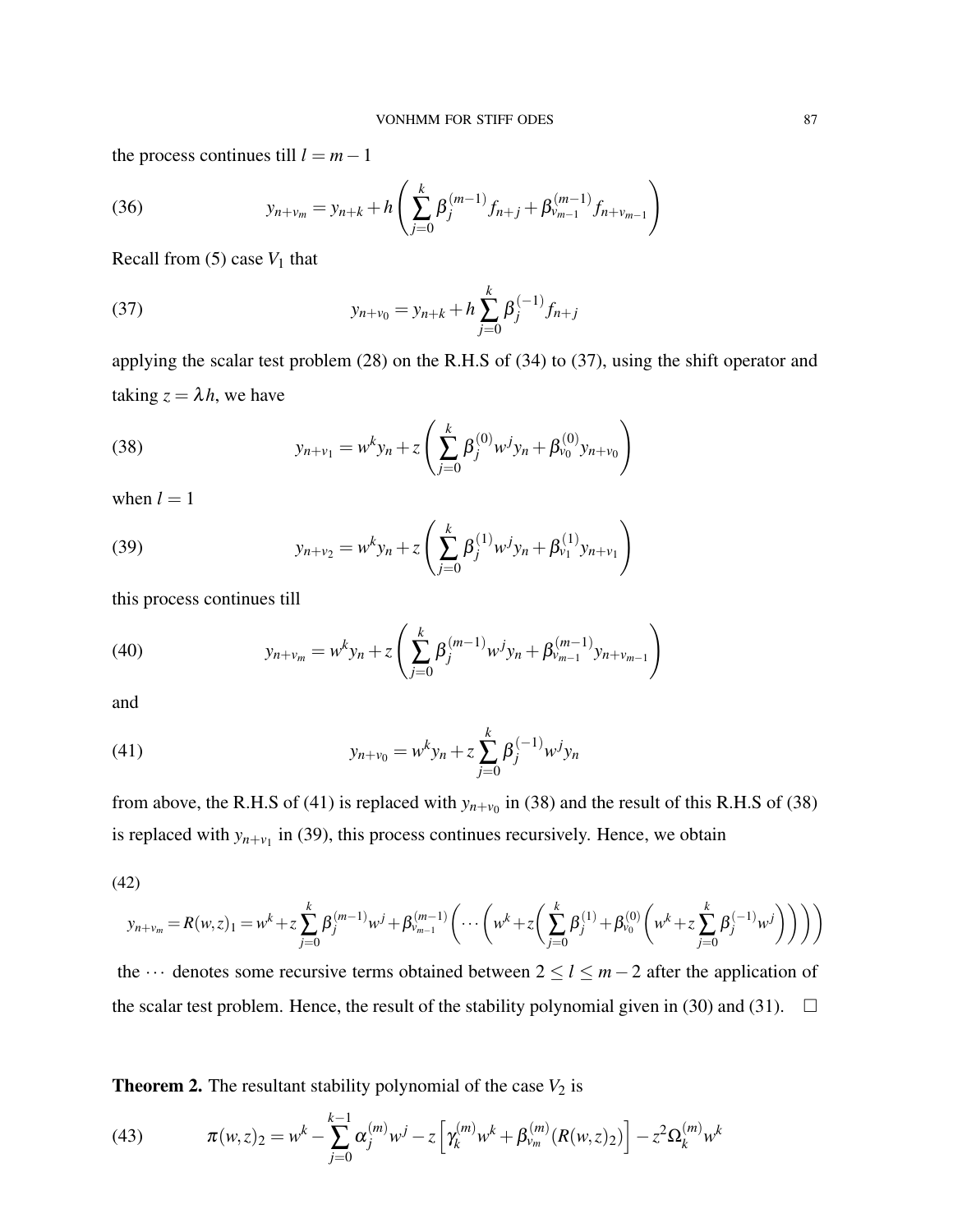where

(44) 
$$
R(w,z)_{2} = w^{k} + z \sum_{j=0}^{k} \beta_{j}^{(m-1)} w^{j} + \beta_{v_{m-1}}^{(m-1)} \left( \cdots \left( w^{k} + z \left( \sum_{j=0}^{k} \beta_{j}^{(1)} w^{j} + \beta_{v_{0}}^{(0)} \left( w^{k} + z \sum_{j=0}^{k} \beta_{j}^{(-1)} w^{j} + z^{2} \lambda_{k}^{(-1)} w^{k} \right) \right) \right) \right)
$$

Definition 1. The region of absolute stability of the VONHM is the set

$$
\Psi = \{ z \in C : |w_j| \le 1, j = 1(1)k \}
$$

i.e. if the root of  $w_j$ ,  $j = 0(1)k$  of (30) and (43) are less or equal to one in absolute value, such that those of magnitude one are not repeated.

Definition 2. The VONHM is *A*stable if the region of absolute stability lies in the entire left half of the zplane  $(i.e. z \in C^-)$ .

**Definition 3.** The VONHM is A( $\alpha$ )-stable for some  $\alpha \in [0, \frac{\pi}{2}]$  $\frac{\pi}{2}$ ) if the wedge

$$
S_{\alpha} = \{z : |Arg(-z)| < \alpha, z \neq 0\}
$$

is contained in its region of absolute stability.

The VONHM is *A*stable for the step number  $k = 1(1)5$  and  $k = 2(1)5$  for the cases  $V_1$  and *V*<sup>2</sup> respectively. However as at the time this research was carried out, the point at which instability sets in, was not investigated. The boundary locus plot of the VONHM, cases  $V_1$  and  $V_2$ for the step number  $k = 1(1)9$  are shown figures 1 ans 2. Table 3 shows the angle of absolute stability of the VONHM, where those of  $90^0$  indicate A stable methods.

# 5. NUMERICAL EXPERIMENTS

We implement the third order VONHM (2) on some non-linear stiff problems using fixed step size and variable step size. Implementing the method leads to solving a system of non-linear equations in *yn*+*<sup>k</sup>* . Hence, the need to resolve its implicitness by the Newton-Raphson scheme

(45) 
$$
y_{n+k}^{[s+1]} = y_{n+k}^{[s]} - J(y_{n+k}^{[s]})^{-1} F(y_{n+k}^{[s]})
$$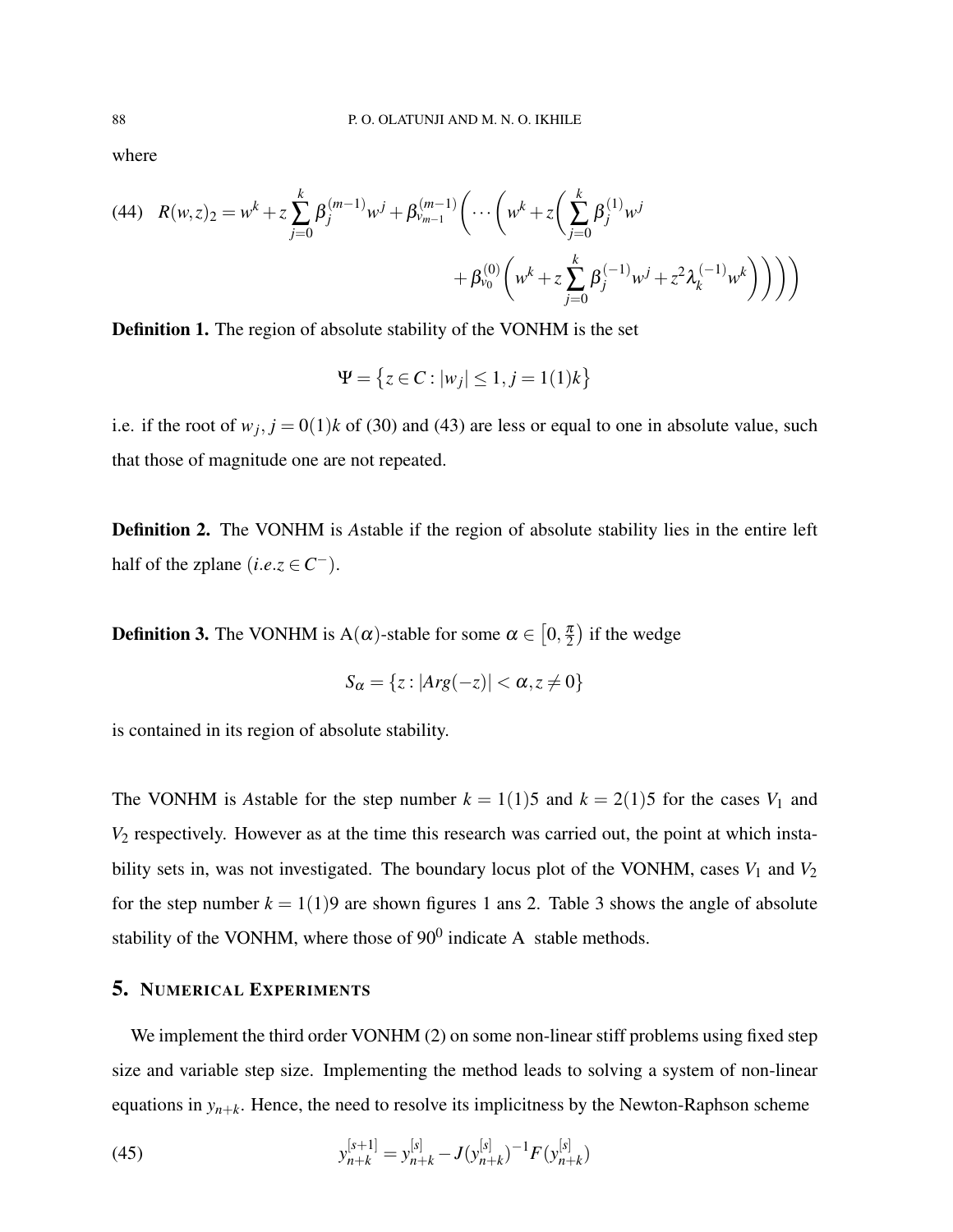### VONHMM FOR STIFF ODES 89



FIGURE 1. Boundary locus plot of the VONHM case *V*<sup>1</sup>



FIGURE 2. Boundary locus plot of the VONHM case *V*<sup>2</sup>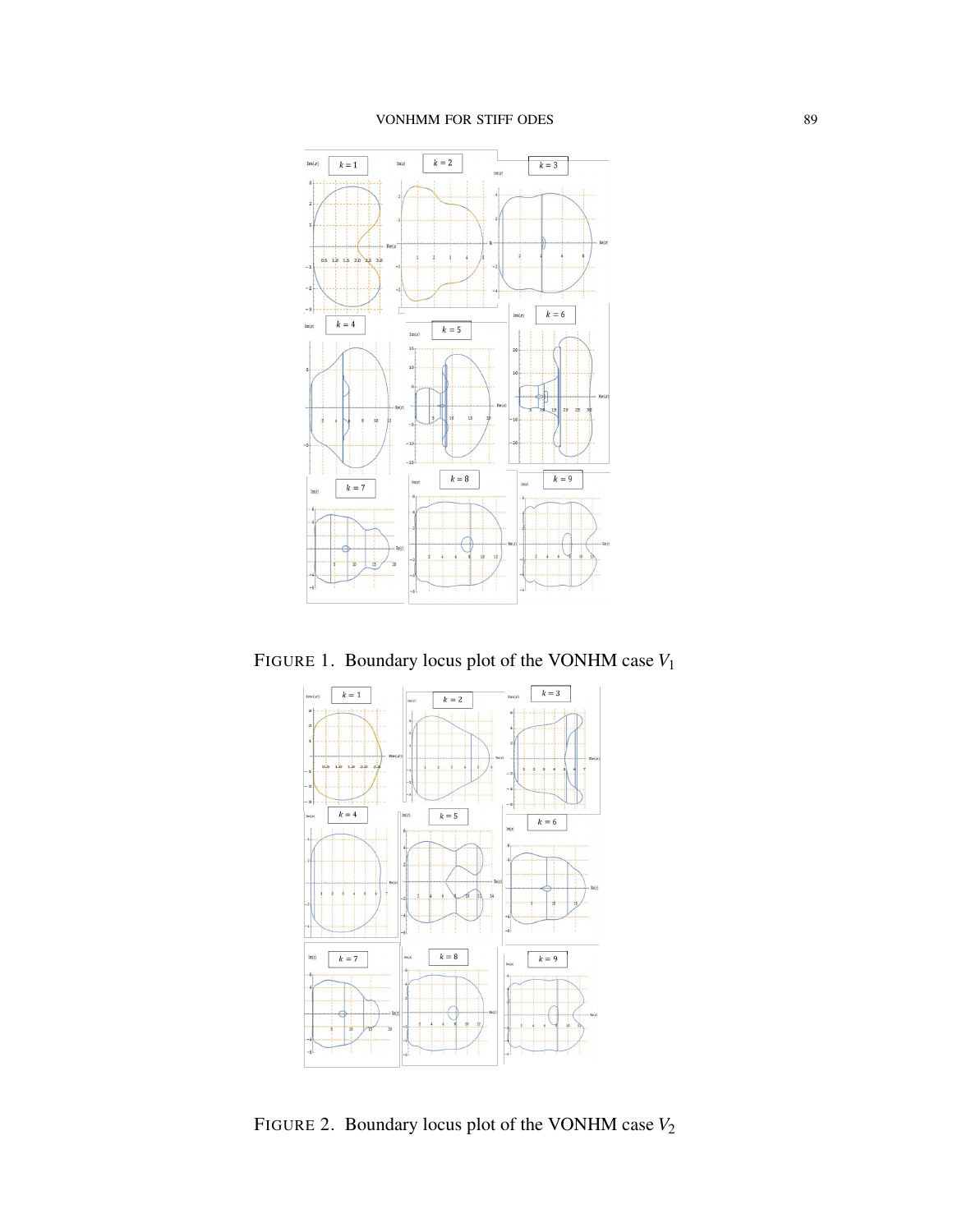| k              | $V_1$      | $V_2$      |
|----------------|------------|------------|
| 1              | $90^0$     | $89.2^{0}$ |
| $\overline{2}$ | $90^{0}$   | $90^{0}$   |
| 3              | $90^{0}$   | $90^0$     |
| 4              | $90^0$     | $90^{0}$   |
| 5              | $90^{0}$   | $90^0$     |
| 6              | $89^0$     | $89^{0}$   |
| 7              | $87^{0}$   | $87^0$     |
| 8              | $85.5^{0}$ | $85^0$     |
| 9              | $82^0$     | $82.5^{0}$ |

TABLE 3. Angle  $(\alpha)$  of absolute stability of the VONHM

where

$$
(46) \qquad F(y_{n+k}^{[s]}) = y_{n+k}^{[s]} - \left(\sum_{j=0}^{k-1} \alpha_j^{(m)} y_{n+j} + h\left(\gamma_k^{(m)} f_{n+k}^{[s]} + \beta_{\nu_m}^{(m)} f_{n+\nu_m}^{[s]}\right) + h^2 \Omega_k^{(m)} f_{n+k}^{[s]}\right)
$$

and  $J(y_{n+1}^{[s]})$  $\binom{N}{n+k}$  is the Jacobian matrix defined by

(47) 
$$
J(y_{n+k}^{[s]}) = \frac{\partial}{\partial y} F(y_{n+k}^{[s]})
$$

therefore, the Jacobian matrix is given as

(48) 
$$
J(y_{n+k}^{[s]}) = \frac{\partial}{\partial y} \left( I - h \gamma_k^{(m)} f(y_{n+k}^{[s]}) + h \beta_{\nu_m}^{(m)} f(y_{n+\nu_m}^{[s]}) + h^2 \Omega_k^{(m)} f'(y_{n+k}^{[s]}) \right)
$$

where *I* is the unit matrix.

We use the second derivative explicit Euler method as the starting values for  $(45)$  defined as

(49) 
$$
y_{n+1} = y_n + h f_n + \frac{h^2}{2} f'_n
$$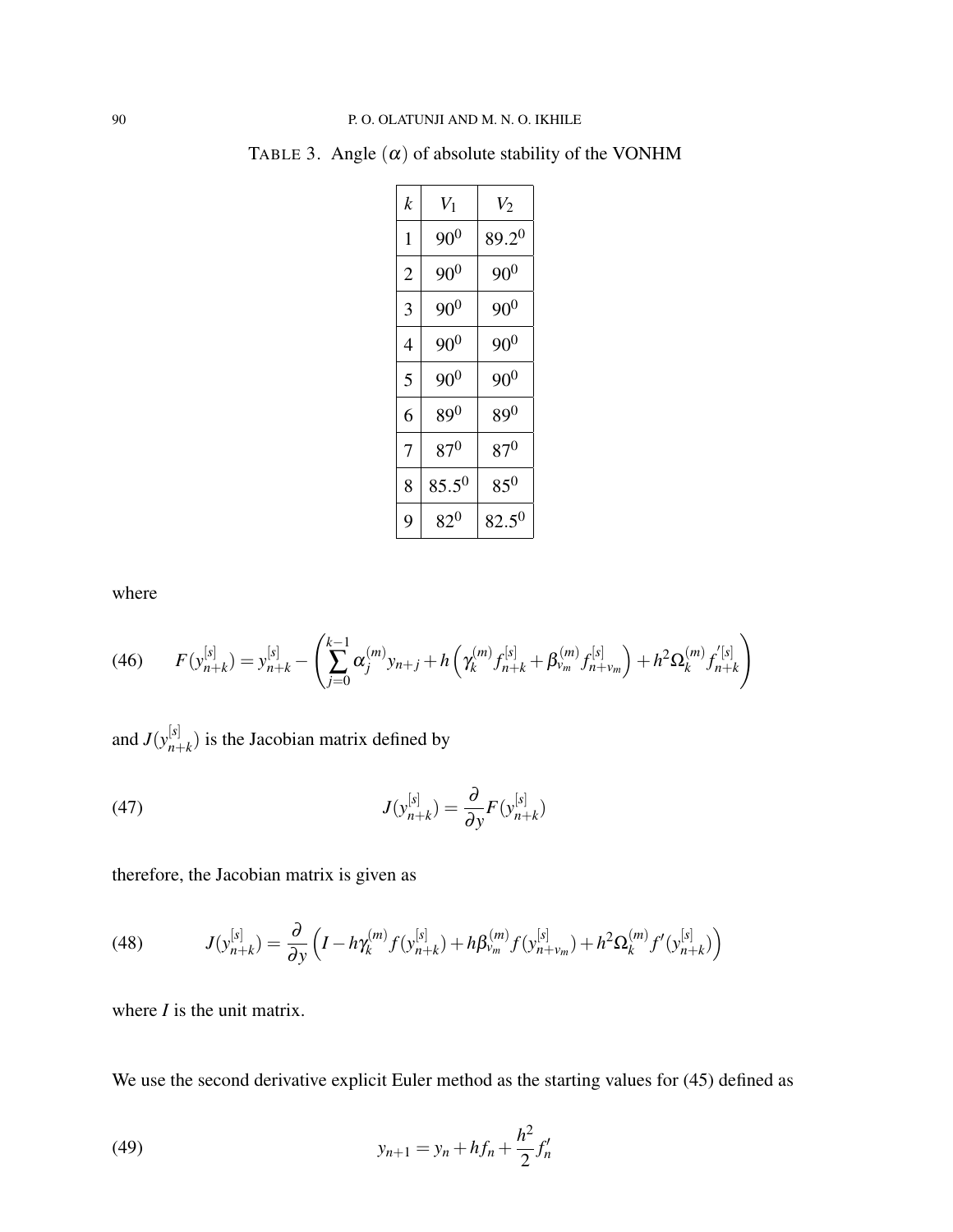The non-linear problems in consideration is given below.

Problem 1 Non-linear problem [17].

(50) 
$$
\begin{cases} y'_1(x) = -0.1y_1(x) - 199.9y_2(x); & y_1(0) = 2; & y_1(x) = e^{-0.1} + e^{-200x} \\ y'_2(x) = -200y_2(x); & y_2(0) = 0; & y_2(x) = e^{-200x} \\ x \in [0, 10]; & h = 10^{-3} \end{cases}
$$

Problem 2 The Brusselator [5].

(51)  

$$
\begin{cases}\ny'_1(x) = 1 + y_1^2(x)y_2(x) - 4y_1(x); & y_1(0) = 1.5 \\
y'_2(x) = 3y_1(x) - y_1^2(x)y_2(x); & y_2(0) = 3 \\
x \in [0, 20]; & h = 10^{-3}\n\end{cases}
$$

Implementing the third order VONHM on problem 1. We verify that the method does not suffer order reduction using fixed step size. The global error is computed as

(52) 
$$
\varpi_h = || \{ y_1(x) - y_{1,n}(x) \}, \{ y_2(x) - y_{2,n}(x) \} ||
$$

where  $y_1(x)$  and  $y_2(x)$  are the numerical result of the exact solution,  $y_{1,n}(x)$  and  $y_{2,n}(x)$  are the numerical approximation obtained by the VONHM and  $\|\cdot\|$  is taken as the maximum norm. The relative error is computed as

$$
\bar{Re} = \frac{\overline{\omega}_h}{\overline{\omega}_{\frac{h}{2}}}
$$

then the order  $p$  is given by

$$
(54) \t\t\t p + O(h) = \log_2 |\bar{Re}|
$$

The last column of Table 4 shows that the third order method does not suffer order reduction. The VONHM is implemented using variable step size, alongside the second derivative linear multistep method (SDLMM) [5]

(55) 
$$
y_{n+1} = y_n + \frac{h}{3} (f_n + 2f_{n+1}) - \frac{h^2}{6} f'_{n+1}; \qquad C_4 = \frac{1}{72}
$$

and the backward differentiation formula (BDF) [4]

(56) 
$$
y_{n+3} = \frac{2}{11}y_n - \frac{9}{11}y_{n+1} + \frac{18}{11}y_{n+2} + \frac{6}{11}hf_{n+3} \qquad C_4 = -\frac{3}{22}
$$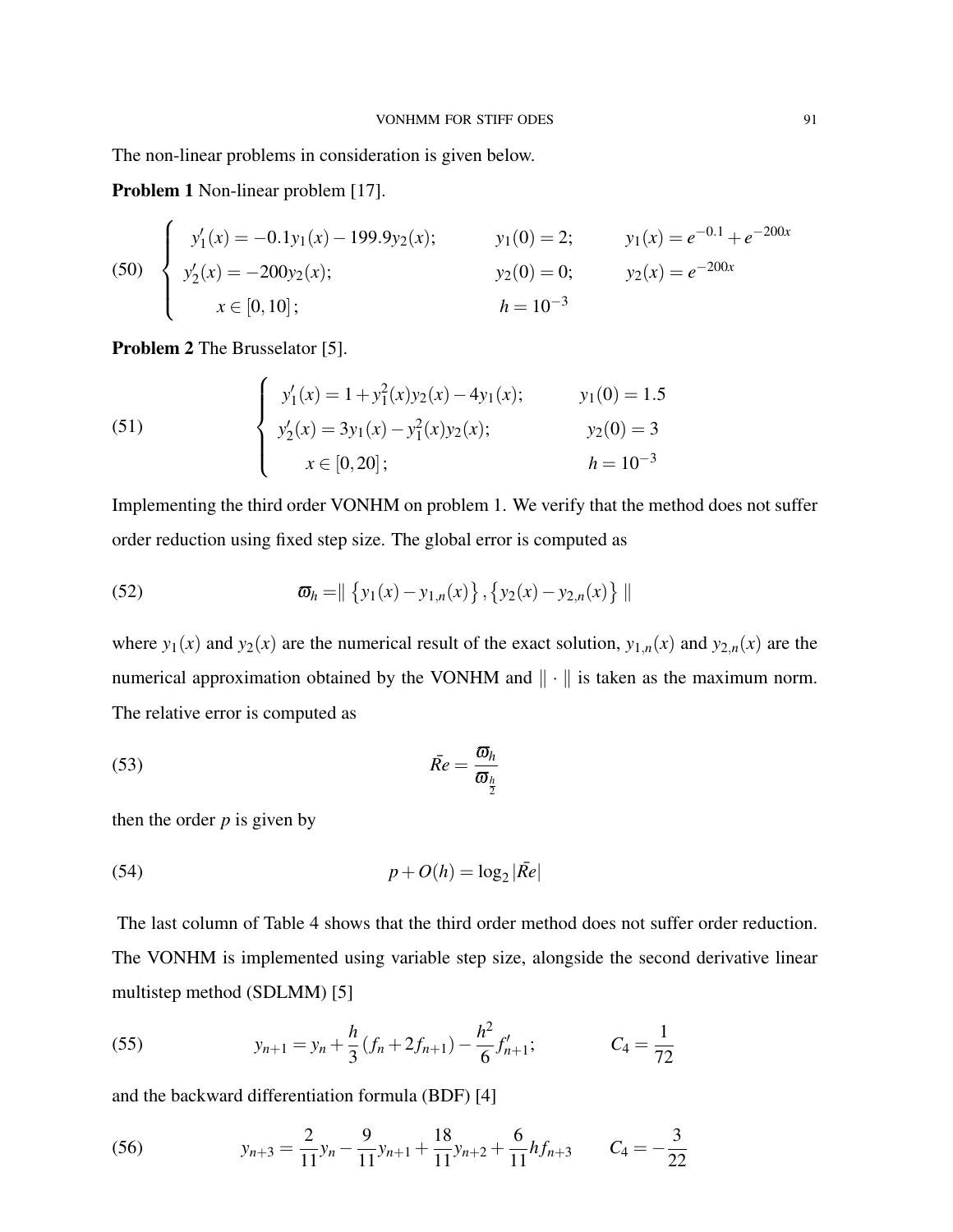| h          | កា                     | Re                | $p$ (approx.)         |
|------------|------------------------|-------------------|-----------------------|
| 0.001      | 1.110481203949743e-004 |                   |                       |
| 0.0005     | 1.455972370728587e-005 | 7.627076078332752 | $2.93113 \approx (3)$ |
| 0.00025    | 1.866506438574778e-006 | 7.800521555341296 | $2.96357 \approx (3)$ |
| 0.000125   | 2.363607967126313e-007 | 7.896852881419614 | $2.98128 \approx (3)$ |
| 0.0000625  | 2.974006951816932e-008 | 7.947553605018632 | $2.99051 \approx (3)$ |
| 0.00003125 | 3.729839104238408e-009 | 7.973552930037692 | $2.99522 \approx (3)$ |

TABLE 4. Numerical results of Problem 1 (using fixed step size) for  $x \in [0,2]$ 

for the numerical integration of the non linear problems (50) and (51). We adopt the idea in [4] to compute a new step size

(57) 
$$
h_{new} = 0.9 \left(\frac{TOL}{\varpi}\right)^{\frac{1}{p}} h_{old}
$$

where, *hold* is the last successful or failed step size, *hnew* is the new step size to be used if the last step size is a failed attempt, *TOL* is the specified users tolerance (i.e. allowable error estimate), *p* is the order of the method and  $\bar{\omega}$  is the maximum error, *nfe* represents the number of function evaluation, *ns* represents the number of steps, and *nrs* represents the number of rejected steps. We choose  $TOL = 10^{-6}$ . In Tables 5 and 6, our method has a good maximum error than the

TABLE 5. Numerical result of Problem 1

|            | <b>VONHM</b>                                                          | SDLMM [5] | BDF[4] |
|------------|-----------------------------------------------------------------------|-----------|--------|
| <i>nfe</i> | 220000                                                                | 114080    | 159970 |
| ns         | 1000                                                                  | 1000      | 1000   |
| nrs        |                                                                       |           |        |
| $\varpi$   | 1.287858708565182e-014   9.9990050970576e-002   3.67879441171442e-001 |           |        |

SDLMM and BDF with no rejected steps. Hence, this shows that our method outperforms the SDLMM and BDF for problems 1 and 2.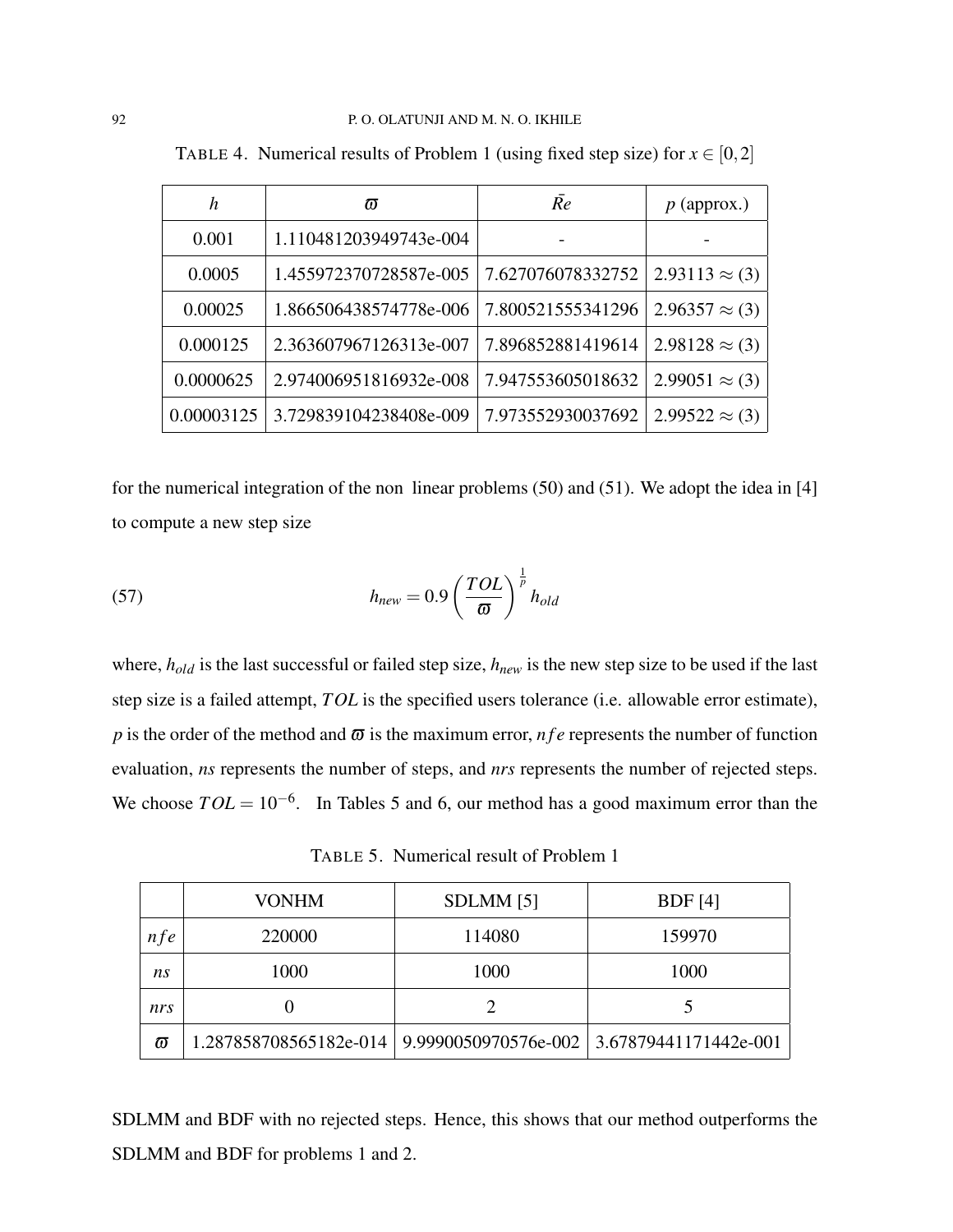#### VONHMM FOR STIFF ODES 93

|          | VONHM  | SDLMM [5]                                                               | BDF[4]      |
|----------|--------|-------------------------------------------------------------------------|-------------|
| nfe      | 440000 | 239978                                                                  | 288320      |
| ns       | 20000  | 20000                                                                   | <b>2000</b> |
| nrs      |        | 11                                                                      | 198         |
| $\varpi$ |        | 3.159554022663061e-010   1.005387230111084e-006   8.20707935075017e-001 |             |

TABLE 6. Numerical result of Problem 2

### 6. CONCLUSION

Second derivative variable order nested hybrid multistep method for the numerical integration of stiff initial value problems of ordinary differential equation is presented. The method presented possess high order with A-stability properties for the step number  $k = 1(1)5$ . The method is also implemented using fixed and variable step size. The fixed step size implementation on the non-linear problem 1 suggest that the method did not suffer from order reduction, while the variable step size implementation of our method shows that the scheme presented outperforms the SDLMM and BDF.

#### CONFLICT OF INTERESTS

The author(s) declare that there is no conflict of interests.

### **REFERENCES**

- [1] W. B. Gragg and H.J. Stetter, Generalized multistep predictor-corrector methods, J. Assoc. Comput. Mach. 11 (2) (1964), 188-209.
- [2] C. W. Gear, Hybrid methods for initial value problems in ordinary differential equations, SIAM. J. Numer. Anal. 2 (1965), 69-86.
- [3] J. C. Butcher and A. E. OSullivan, Nordsieck methods with an off-step point, Numer. Algorithms, 31 (2002), 87 - 101.
- [4] J.C. Butcher, Numerical methods for ordinary differential equivalent, John Willey & Sons, Ltd Chichester, 2016.
- [5] W. H. Enright, Second derivative multistep method for stiff ordinary differential equations, SIAM J. Numer. Anal. 11 (2) (1974), 321-331.